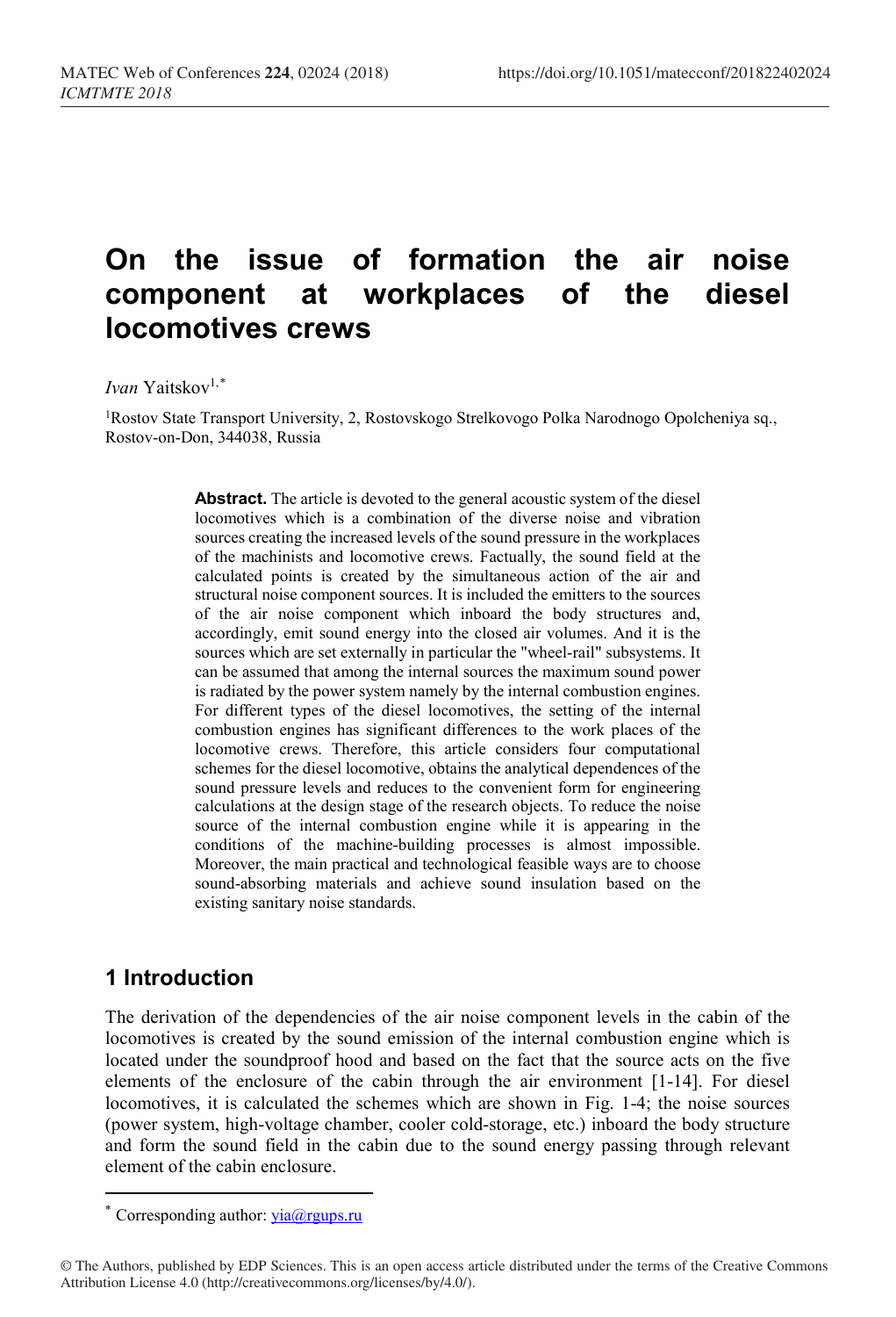### **2 Object and research methods**

It is known that the diesel locomotives distinguish for cargo passenger, universal (cargopassenger and maneuver-export), shunting and industrial. The diesel locomotives are divided into wagon or closed (main diesel locomotives) and hood type (shunting locomotives). Therefore, it is the classification according to the number of sections: one-section, twosection and multi-section.

The crew of the diesel locomotive consists of the body, the main frame and bogies. On the main frame of the locomotive it is placed the power and auxiliary equipment of the diesel locomotive. The main frame transmits longitudinal traction and braking forces from the wheel sets to the rolling stock. The body and the cabin are also placed on the frame and it protects the equipment and the locomotive crew from external influences.

The construction of the wagon-type body forms the engine compartment with internal passages for servicing the power plant and auxiliary equipment; and the hood type body covers the locomotive equipment with hood and provides the access from the outside doors. For the passage of the service person and workers of the locomotive brigades, the locomotives with hood body are equipped with side (on both sides) and end (at the ends of the frame) platforms. Some series of the locomotives with the back wall of the cabin and the wall of the high-voltage chamber on one side, and the shaft of the cooling device or the wall of other equipment from the opposite side have the covered platform. In the covered platform it is located the auxiliary equipment and devices for monitoring its operation.



**Fig. 1.** Scheme of the hood type body of the shunting and maneuvering and removal diesel locomotives: 1 - engine room; 2 - high-voltage (hardware) camera; 3 - driver's cab; 4 - driver's workplace.

For all presented schemes of the diesel locomotives, the noise levels in the driver's cab should be calculated by the formula

$$
L = L_P + 10 \lg \left( \frac{\chi_M}{2\pi r^2} + \frac{4\psi_l}{B_l} \right) - 3H_{part} + 10 \lg \frac{4\psi_k S_{part}}{B_k},\tag{1}
$$

where  $L_p$  – sound power levels in a room adjacent to the operator's cab, dB;  $\chi_{\text{M}}$  – correction for the noise field of the noise source, which is near to the enclosing surfaces;  $\psi_i$  – coefficient of diffuseness of the room with a noise source;  $\psi_k$  – coefficient of diffusion of the driver's cab;  $S_{part}$  – the area of the partition (the corresponding wall of the cabin), m2;

 $r$  – distance from the center of the noise source to the driver's seat, m;

 $3H_{part}$  – Sound insulation of the partition, dB;

 $B$  – constant of the relevant compartment, chamber or cabin, m2.

The circuit in Fig.1 is characterized by the fact that the sound field in the cabin is formed by the transmitted sound energy through the back wall from the engine room and the front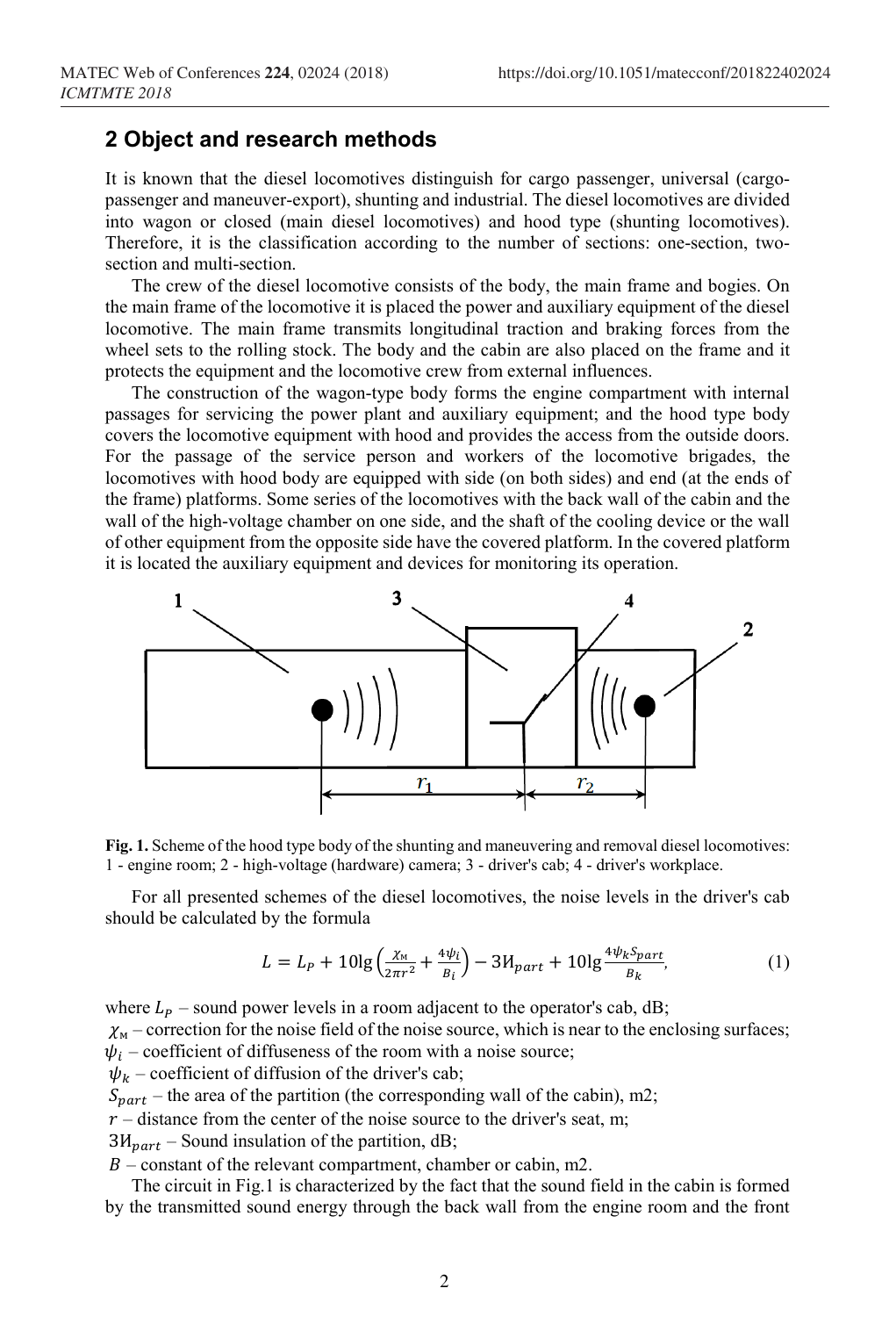wall from the high-voltage (hardware) chamber, and the presence of the sound-insulating hood of the internal combustion engine.

The noise levels in the cabin created by the engine room are determined as follows

$$
L_{k1} = L_{P_A} + 10 \lg \left( \frac{\chi_A}{S_{hood}} + \frac{4\psi_{hood}}{B_{hood}} \right) - 3H_{part} + 10 \lg \frac{S_{hood1}}{\chi_{hood}} + 10 \lg \left( \frac{\chi_A}{2\pi r_1^2} + \frac{4\psi_1}{B_1} \right) - 3H_{part1} + 10 \lg \frac{4\psi_k S_{part1}}{B_k},
$$
\n(2)

where  $L_{P_{\mu}}$  – sound power levels of the engine, dB;

 $3H_{part}$  – soundproofing of the hood, dB;

 $3H_{part1}$  – soundproofing of the back wall of the cabin, dB.

The noise levels in the cabin created by a high-voltage (hardware) camera are determined by the formula

$$
L_{k2} = L_{P_{B}} + 10 \lg \left( \frac{\chi_{B}}{2\pi r_{2}^{2}} + \frac{4\psi_{2}}{B_{2}} \right) - 3H_{part2} + 10 \lg \frac{4\psi_{k}S_{part2}}{B_{k}}.
$$
 (3)

The noise levels in the driver's cab for the circuit in Figure1 are determined by the energy summation

$$
L_{k(1)} = 10\lg(10^{0,1L_{k1}} + 10^{0,1L_{k2}}). \tag{4}
$$





**Fig. 2.** Scheme of the car body type of the main single-section passenger (a) and two-section cargo (b) locomotives: 1 - engine room; 2 - driver's cab; 3 - driver's workplace

According to the configuration of the locomotive according to the scheme in Fig.2, it can be assumed that the noise levels in the cabins are determined by the sound energy in the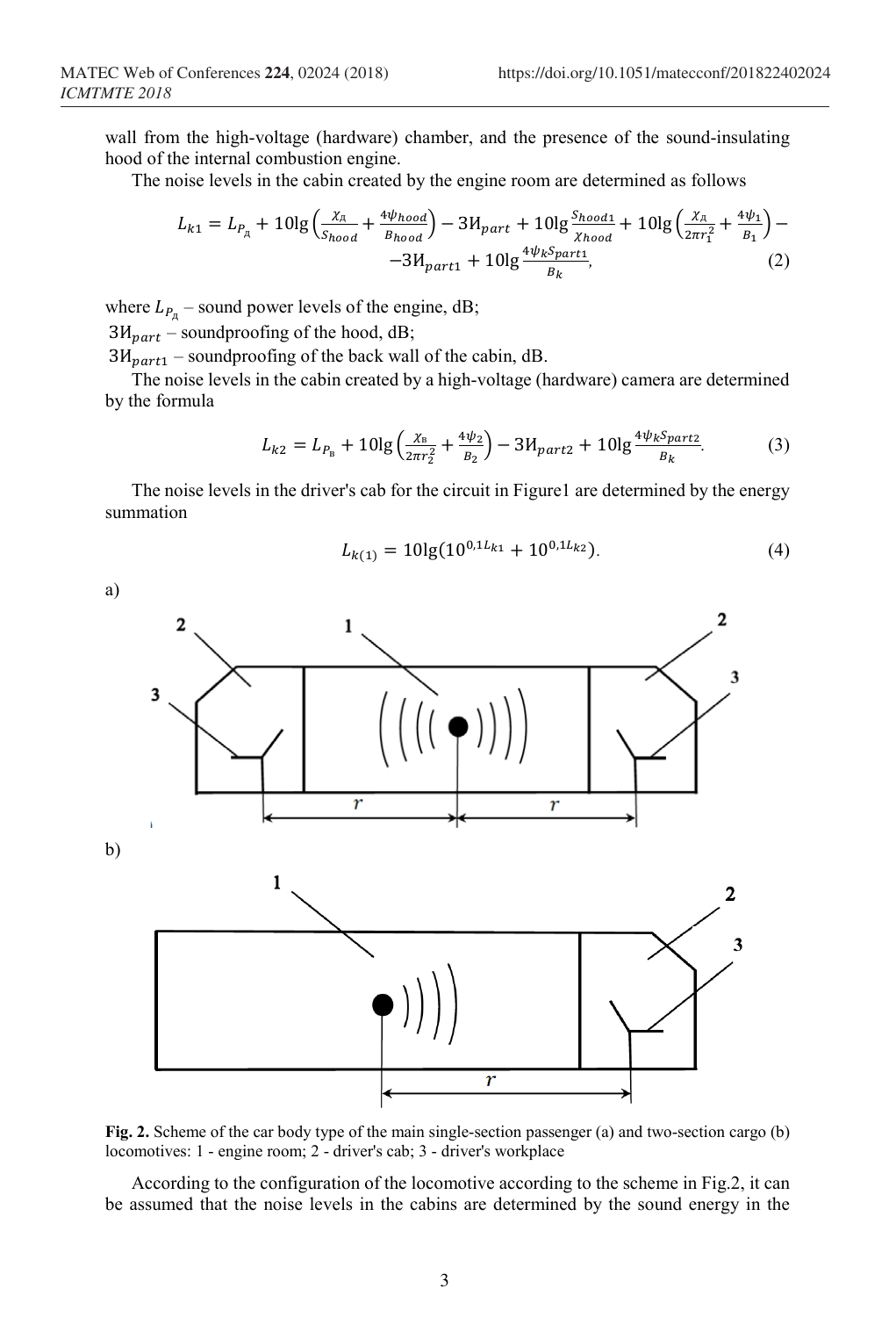engine room passing through the back walls. As the sound field in the engine room is determined by different noise sources, it is advisable to take the experimentally measured sound pressure levels and to recalculate them into sound power levels as initial data. Then the noise levels in the driver's cabs are defined as



**Fig. 3.** Scheme of the car body type of the main single-section passenger and cargo-and-passenger locomotives: 1 - engine room; 2 - covered platform; 3 - driver's cab; 4 - driver's workplace.

The difference between the circuits in Fig.3 and the circuit in Fig.e2 is that the sound energy in the engine room penetrates into the driver's cabins through the covered platform. Assuming that the areas of the covered platforms` partitions between the engine room and the back wall of the cabin are the same, we obtain the following dependence of the noise levels in the cabin

$$
L_{P_k} = L_{P_1} + 10 \lg \left( \frac{\chi_{\rm M}}{2\pi r^2} + \frac{4\psi_1}{B_1} \right) - 3H_{part1} + 10 \lg \frac{4\psi_{\rm T} S_{part}}{B_{\rm T}} - 3H_{part2} + 10 \lg \frac{4\psi_k S_{part}}{B_k}, \tag{6}
$$

where  $B<sub>r</sub>$  – constant of the covered platform, m2.



**Fig. 4.** Scheme of the car body type of the main single-section passenger and cargo-and-passenger locomotives: 1 - engine room; 2 –covered platform; 3 - driver's cab; 4 - driver's workplace.

For the circuit in Fig. 4, it is characteristic that the noise levels in the cabin are formed by the sound field in the compartment of the high-voltage (hardware) chamber and the covered platform, the sound field in which is formed directly by the camera radiation  $(L_{P_n})$  and by the sound energy passing into the high-voltage (hardware) camera from the engine room  $(L_{P_2})$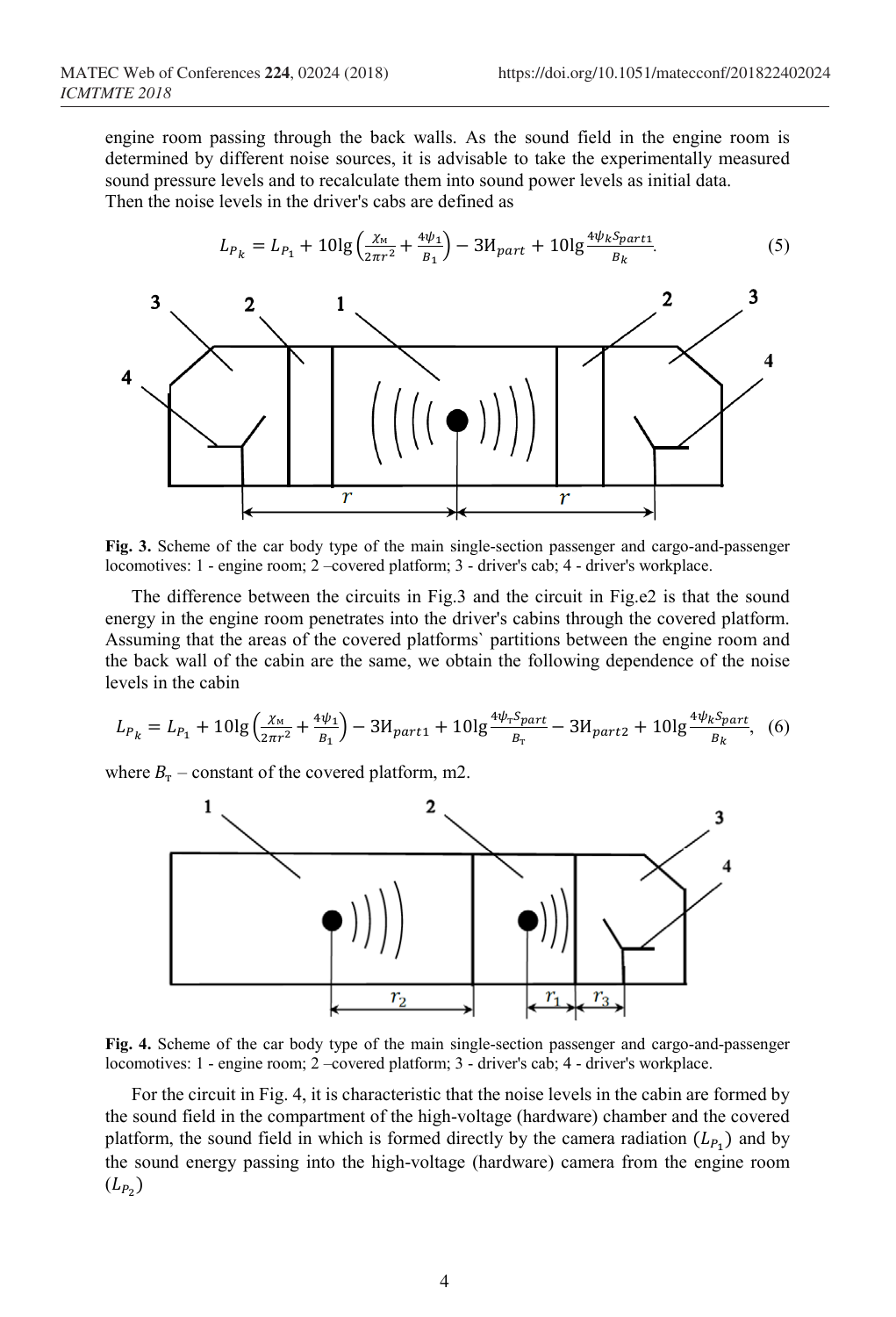$$
L_{P_1} = L_P + 10 \lg \left( \frac{\chi_{\rm M}}{2\pi r_1^2} + \frac{4\psi_2}{B_2} \right),\tag{7}
$$

$$
L_{P_2} = L_P + 10 \lg \left( \frac{\chi_{\rm M}}{2\pi r_2^2} + \frac{4\psi_1}{B_1} \right) - 3H_{part1} + 10 \lg \frac{4\psi_2 S_{part}}{B_2},\tag{8}
$$

where  $3*U*<sub>part1</sub>$  – sound insulation of the partition between the engine room and the separation of the high-voltage (hardware) camera and the covered platform, dB.

The sound power levels of the separation of the high voltage chamber and the covered platform are defined as

$$
L_{P_{\Sigma}} = 10 \lg(10^{0,1L_{P1}} + 10^{0,1L_{P2}}),\tag{9}
$$

and the noise levels as

$$
L_k = L_{P_\Sigma} + 10 \lg \left( \frac{\chi_{\rm M}}{2\pi r_3^2} + \frac{4\psi_2}{B_2} \right) - 3H_{part2} + 10 \lg \frac{4\psi_k S_{part}}{B_k},\tag{10}
$$

where  $3H_{part2}$  – soundproofing of the back wall of the cabin, dB.

For all computational schemes, the values of the coefficients  $\chi_M$  and  $\psi$  are taken from the obtained data [5]. Particularly, the correction to the near sound field can be taken equal to1  $(\chi_{\text{M}} = 1)$ , because the relation  $r/l_{max} \geq 3$ , where is the maximum dimensions of the source, m.

The diffusivity coefficient  $\psi$  for the calculated circuit data is reduced to the following form

$$
\psi = \frac{1 - 1.3\alpha_i}{1 - \alpha_i},\tag{11}
$$

where  $\alpha_i$  – the sound absorption coefficient of the relevant compartment.

For a cabin in which it is necessary to provide sound-absorbing structures for  $\alpha > 0.6$ , we can assume  $\psi = 0.55$ .

There is the sound-absorbing difference of the sound-insulating elements in the main body structure such as the hoods of internal combustion engines and partitions between the relevant compartments of the body and the cabin. Then it is necessary to consider the correction of the elements with reduced sound insulation (first of all, glazing elements). In this case, the sound insulation is defined as

$$
3H = 3H_0 - 10\lg[S_0 + \sum_{i=1}^{n} S_i 10^{0.1(3H_0 - 3H_i)}] - 10\lg S_i,
$$
 (12)

where  $S_0$  and  $3H_0$  – total area (m2) and sound insulation (dB) of the basic design;  $S_i$  and  $3H_i$  – area (m2) and sound insulation (dB) of the elements with reduced sound insulation.

#### **3 Conclusions**

The obtained dependencies consider the parameters of the noise sources, their scheme relatively to the workplace of the locomotive brigades, the geometric and physic-mechanical parameters of the elements of the diesel locomotive body and the driver's cabs. The analytical expressions are convenient for engineering calculations at the design stage of the locomotives and enable to evaluate the compliance of the calculated noise levels with sanitary standards and prove ways for reducing noise levels on this basement.